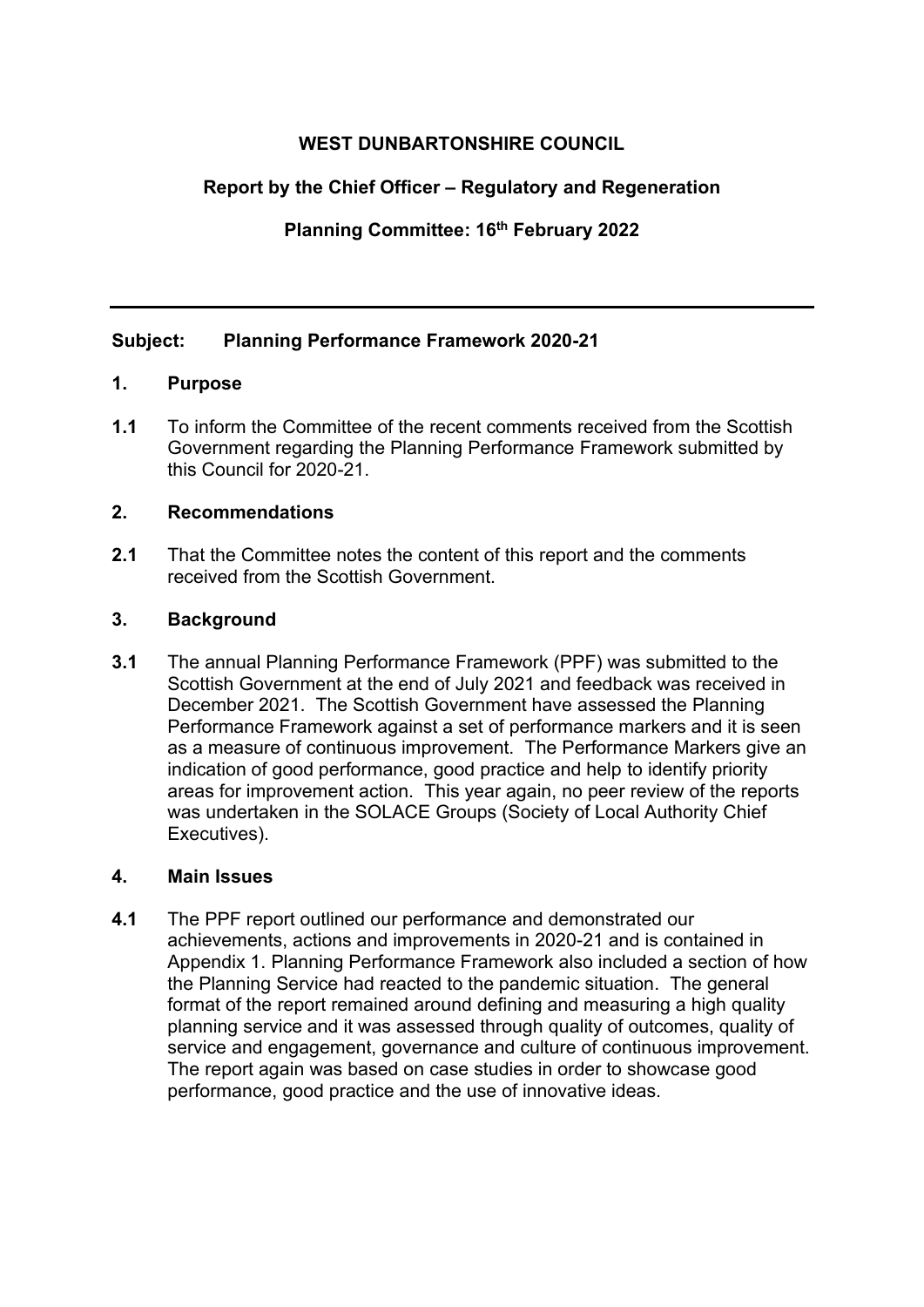- **4.2** The Minister for Public Finance, Planning and Community Wealth Mr Tom Arthur in the feedback report once again thanked planning staff for all the work that has been done during the pandemic, making necessary adjustments and to support the ongoing recovery. On a national level figures indicated that performance has remained relatively stable and this is testament to the hard work and flexibility of authorities during these very difficult times. Overall good progress continues to be made by Scotland's planning authorities.
- **4.3** The assessment of the annual Planning Performance Framework is based on performance markers which are rated green, amber or red. These ratings are based on the evidence provided within the Planning Performance Framework reports. Where no information or insufficient evidence has been provided a 'red' marking has been allocated. This year the Council saw an improvement in the performance markers with 9 green performance markers, 3 amber and 1 red markers compared to the previous year of 8 green performance markers, 3 amber markers and 2 red markers. The feedback report is contained in Appendix 2. Green performance markers were received this year for processing agreements, early collaboration with applicants and consultees, legal agreements, enforcement charter, regular and proportionate policy advice, corporate working across services, the conclusion of legacy cases, developer contributions and sharing good practice, skills and knowledge. Three Amber markings were given for decision making, continuous improvement and the development plan scheme. The timescales for dealing with major applications of 11.2 weeks is faster than the previous year and much faster than the Scottish average of 41.3 weeks. The average timescales of 12.6 weeks for local applications was faster than the previous year but is slightly slower than the Scottish average of 12.4 weeks and the average timescales for householder applications of 9.6 weeks is faster than the previous year but is slower than the Scottish average of 8.1 weeks. A good range of service improvement commitments were identified for the 2021- 22 reporting year.
- **4.4** The one red marker was for the Local Development Plan. The current adopted Plan was 11 years old at the end of the Planning Performance Framework reporting period. As reported in the Development Plan Update report to this Committee, the replacement plan (LDP2) has been through Examination and the Committee has taken a decision to adopt that Plan, but officers are still considering a change to the Plan required by a Scottish Ministers Direction, and that has delayed the adoption of a more up-to-date Plan.

## **5. People Implications**

**5.1** There are no personnel issues associated with this report.

# **6. Financial and Procurement Implications**

**6.1** None.